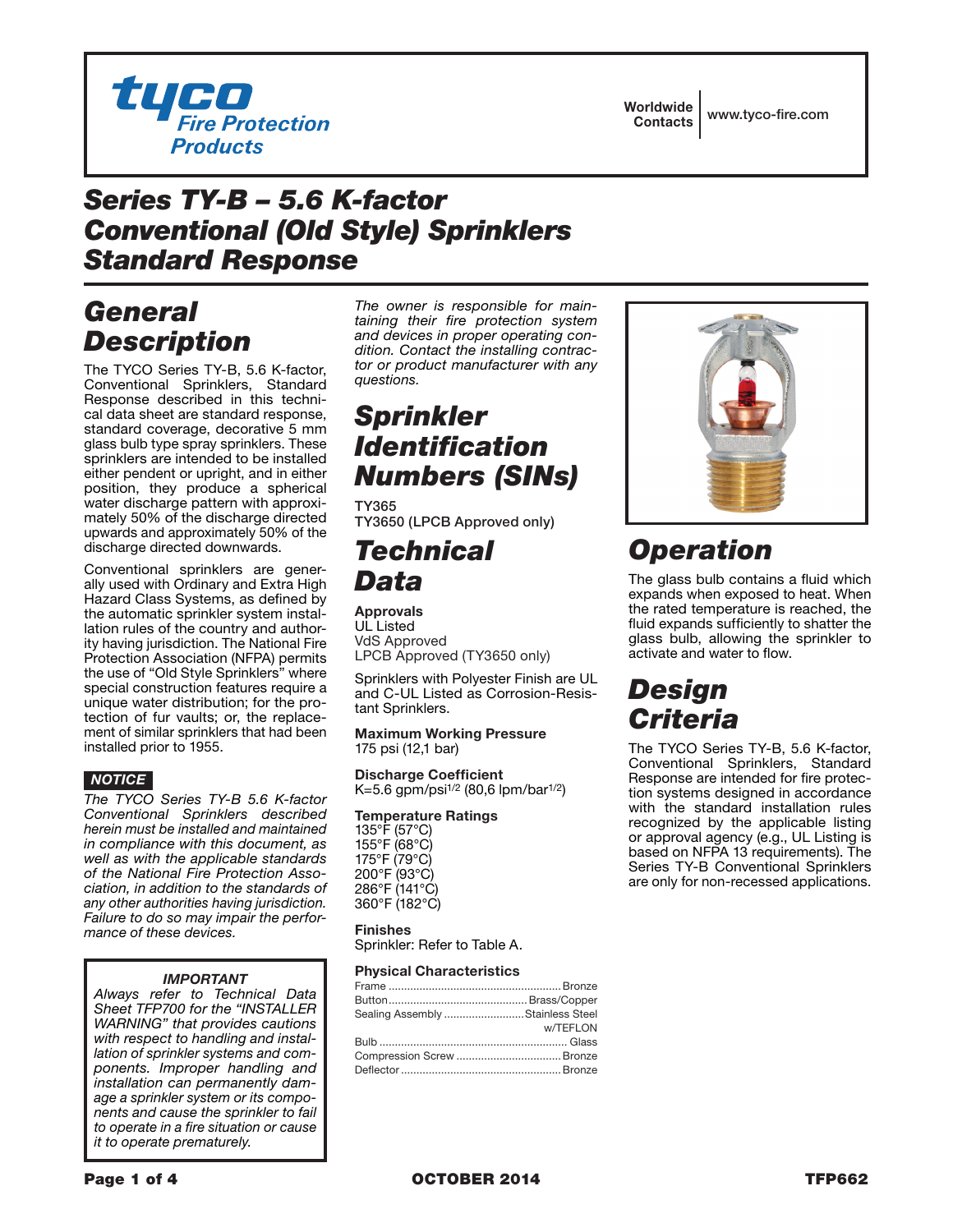### TFP662 Page 2 of 4



## *Installation*

The TYCO Series TY-B, 5.6 K-factor, Conventional Sprinklers, Standard Response must be installed in accordance with this section.

#### General Instructions

Do not install any bulb type sprinkler if the bulb is cracked or there is a loss of liquid from the bulb. With the sprinkler held horizontally, a small air bubble should be present. The diameter of the air bubble is approximately 1/16 inch (1,6 mm) for the 135°F (57°C) to 3/32 inch (2,4 mm) for the  $360^{\circ}$ F (182 $^{\circ}$ C) temperature ratings.

A leak-tight 1/2 inch NPT sprinkler joint should be obtained with a torque of 7 to 14 ft.-lbs. (9,5 to 19,0 Nm). Higher levels of torque may distort the sprinkler inlet and cause leakage or impairment of the sprinkler.

Step 1. With pipe thread sealant applied to the pipe threads, hand tighten the sprinkler into the sprinkler fitting.

Step 2. Tighten the sprinkler into the sprinkler fitting using only the W-Type 6 Sprinkler Wrench (Figure 2), except that an 8 or 10 inch adjustable Crescent wrench is to be used for wax coated sprinklers. With reference to Figure 1, the W-Type 6 Sprinkler Wrench or the Crescent wrench, as applicable, is to be applied to the wrench flats.

# *Care and Maintenance*

The TYCO Series TY-B, 5.6 K-factor, Conventional Sprinklers, Standard Response must be maintained and serviced in accordance with this section.

Before closing a fire protection system main control valve for maintenance work on the fire protection system that it controls, obtain permission to shut down the affected fire protection systems from the proper authorities and notify all personnel who may be affected by this action.

Sprinklers which are found to be leaking or exhibiting visible signs of corrosion must be replaced.

Automatic sprinklers must never be painted, plated, coated, or otherwise altered after leaving the factory. Modified sprinklers must be replaced. Sprinklers that have been exposed to corrosive products of combustion, but have not operated, should be replaced if they cannot be completely cleaned by wiping the sprinkler with a cloth or by brushing it with a soft bristle brush.

Care must be exercised to avoid damage to the sprinklers before, during, and after installation. Sprinklers damaged by dropping, striking, wrench twist/ slippage, or the like, must be replaced. Also, replace any sprinkler that has a cracked bulb or that has lost liquid from its bulb. (Ref. Installation Section.)

The owner is responsible for the inspection, testing, and maintenance of their fire protection system and devices in compliance with this document, as well as with the applicable standards of the National Fire Protection Association (e.g., NFPA 25), in addition to

Z WRENCH RECESS (USE ONLY END "A") *FIGURE 2 W-TYPE 6 SPRINKLER WRENCH*

the standards of any other authorities having jurisdiction. Contact the installing contractor or product manufacturer with any questions.

It is recommended that automatic sprinkler systems be inspected, tested, and maintained by a qualified Inspection Service in accordance with local requirements and/or national codes.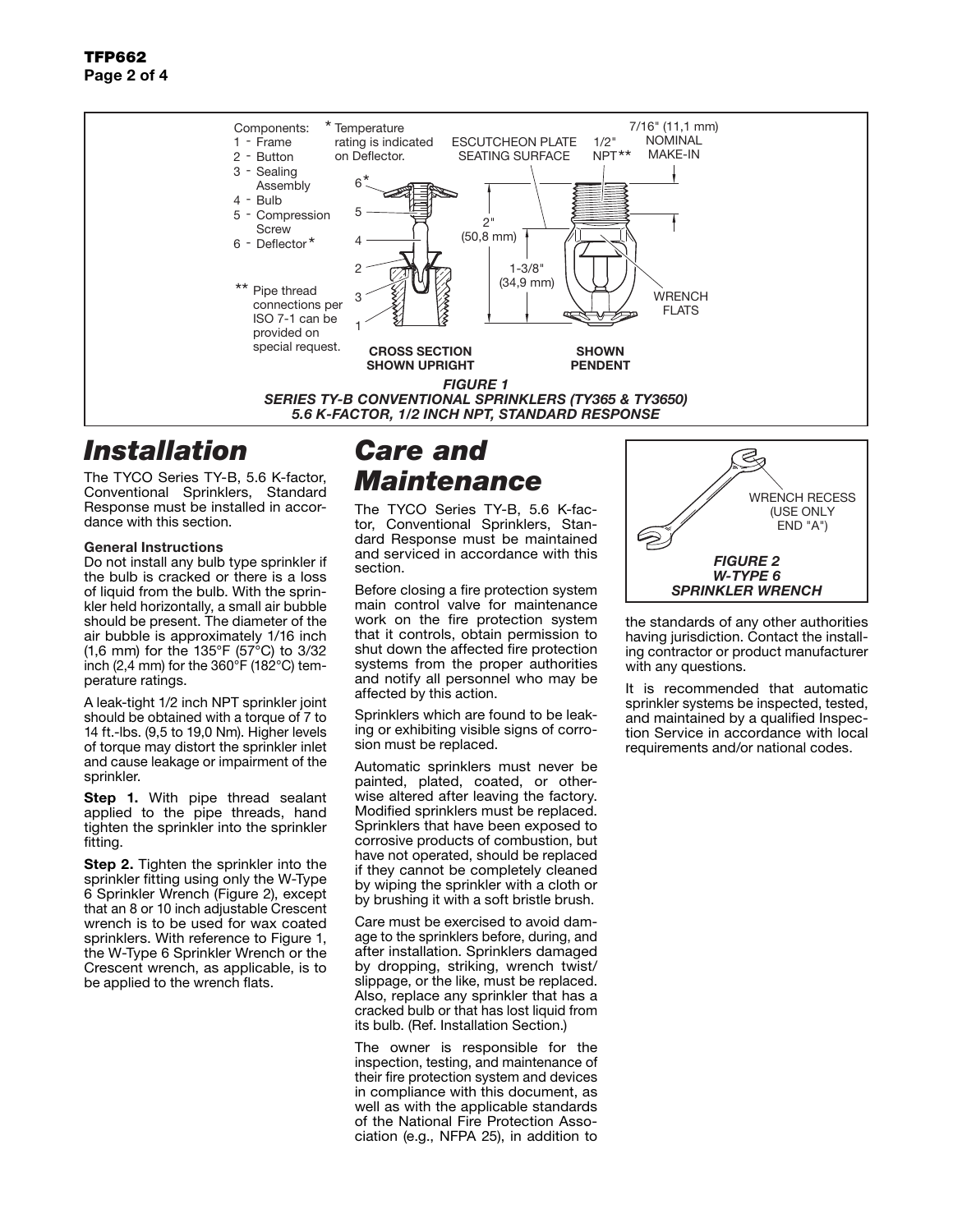### TFP662 Page 3 of 4



## *Limited Warranty*

For warranty terms and conditions, visit www.tyco-fire.com.

# *Ordering Procedure*

Contact your local distributor for availability. When placing an order, indicate the full product name and Part Number (P/N).

#### Sprinkler Assemblies with NPT Thread Connections

Specify: Series TY-B Conventional Sprinkler, (specify) SIN, K=5.6, Standard Response, (specify) temperature rating, (specify) finish, P/N (specify, refer to Table A)

### Sprinkler Wrench

Specify: W-Type 6 Sprinkler Wrench, P/N 56-000-6-387